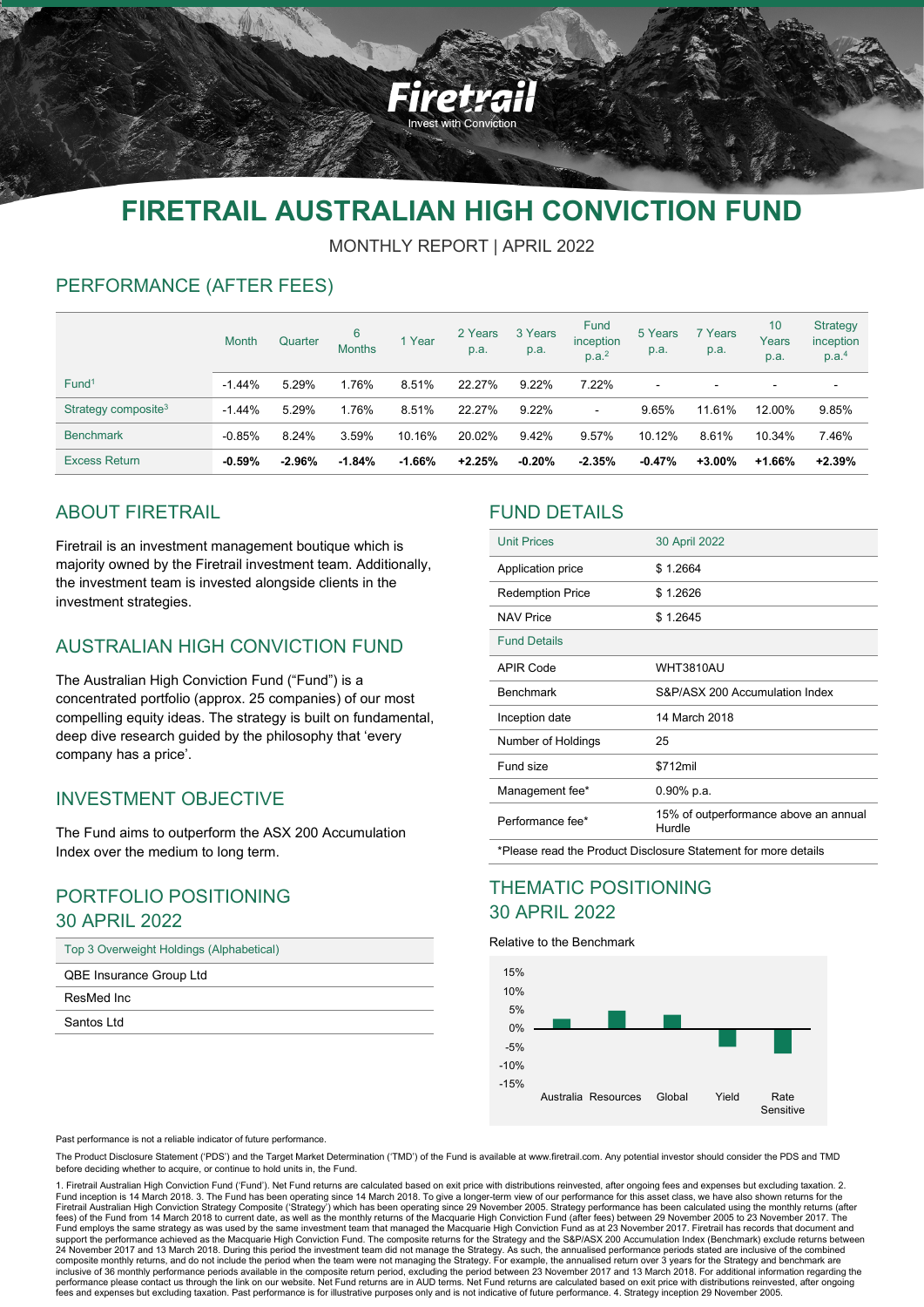# PORTFOLIO COMMENTARY

The Fund returned negative 1.44% for the month ending 30 April 2022, underperforming the ASX 200 Accumulation Index by 0.59%.

# CONTRIBUTORS TO RETURNS

Positive contributors included QBE, Lendlease and Ampol. Negative contributors included Megaport, ResMed and Lynas Rare Earths. We discuss each further in our commentary below.

#### **POSITIVE CONTRIBUTORS**

#### **QBE Insurance Group**

QBE Insurance Group shares outperformed in April on the back of rising bond yields across all major geographies. QBE has significant leverage to short and medium-term interest rates given its substantial investments in fixed interest assets. Results from US insurers in April also indicated that margins continue to expand as price increases remain above claims inflation.

#### **Lendlease**

Lendlease shares outperformed in April as value stocks outpaced growth stocks through the month. The company didn't report any material news but did host a virtual tour of its Military Housing business which was attended by the Firetrail team.

#### **Ampol**

Ampol shares outperformed in April with the company receiving final approvals for its acquisition of Z Energy during the month. Ampol also reported 3Q FY22 earnings. In a quarter disrupted by Omicron, it reported a 6% decline in retail fuel volumes which was broadly in line with market expectations. In-store sales growth of 6% stood out as a notable positive and elevated refining margins also boosted earnings.

#### **NEGATIVE CONTRIBUTORS**

#### **Megaport**

Megaport underperformed over the month. Reported 3Q revenues grew 43% on last year, however this was modestly below market expectations. A lower step-up in monthly recurring revenue (MRR) raised some concerns around the pace of its partner channel strategy ramp-up and the extent to which this may be impacting momentum in Megaport's core business. We continue to believe the medium-term growth opportunity for Megaport is significant and will be realised within a reasonable timeframe.

#### **ResMed**

ResMed underperformed during April as it reported its 3Q result which was impacted by the global chip shortage. The inability of suppliers to fulfill contracts has hampered ResMed's ability to meet a substantial uplift in demand resulting from a major competitor recall. ResMed remains confident of growing sales through FY23 despite limited supply chain visibility, and highlighted a 12-18 month patient backlog that will also need to be addressed in time.

#### **Lynas Rare Earths**

Lynas Rare Earths underperformed during the month as rare earth prices retreated from all-time highs. Lynas reported strong 3Q FY22 production during the month. Record high production added around A\$100m to Lynas' cash position during the quarter despite significant expenditure on expansion projects. These projects will increase production by ~40% over the next 3 years to meet soaring demand from the electric vehicle and wind turbine sectors.

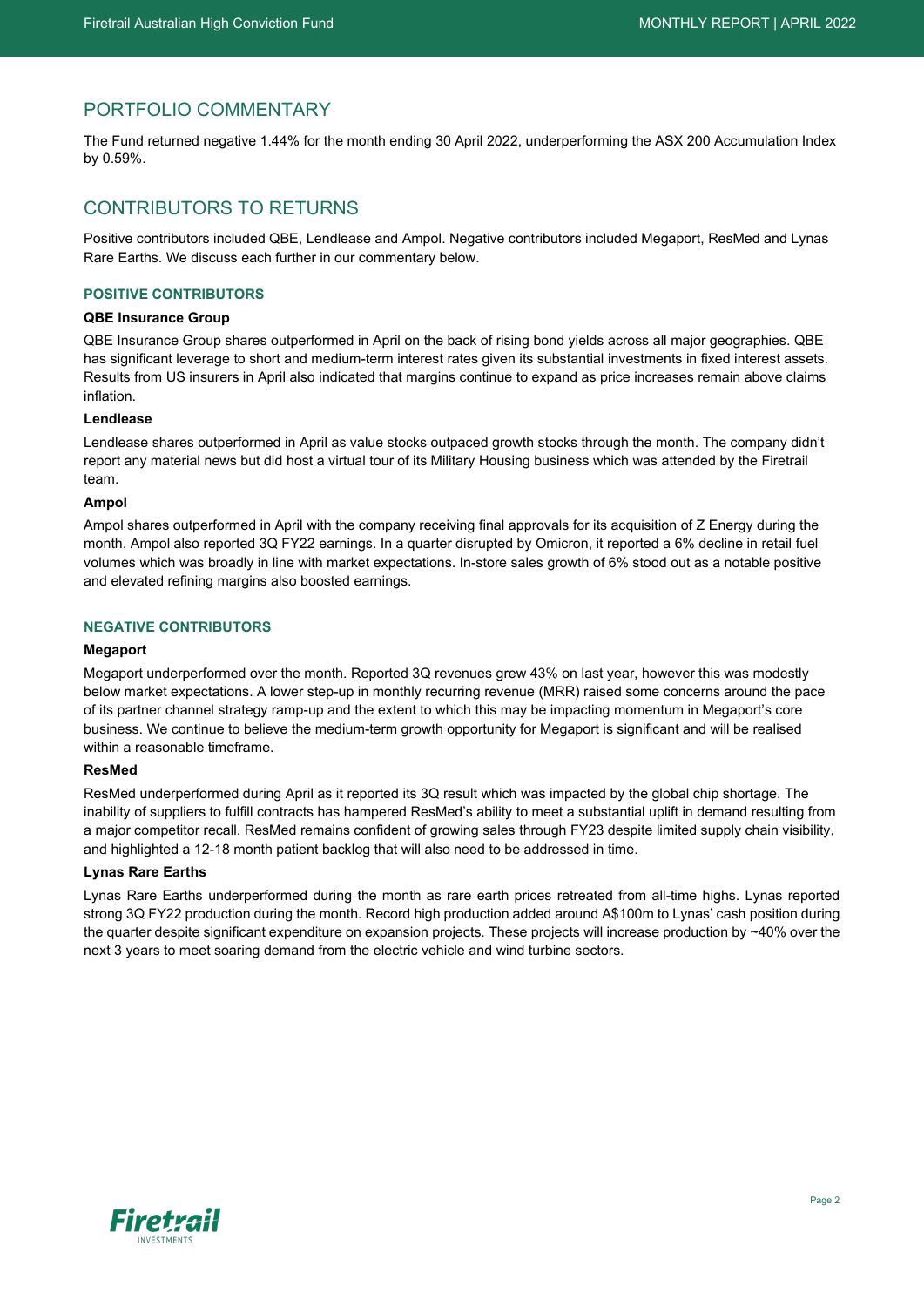# PORTFOLIO POSITIONING

Current portfolio positioning can be summarised as follows:

- Highly concentrated with an active share of 76%.
- **Overweight** 
	- o Re-opening trades like Qantas Airways and Santos, where competitive dynamics have improved post-COVID.
	- $\circ$  Base metal and EV materials where supply won't be able to keep up with demand in the medium-term.
	- o Market leaders such as ResMed, Aristocrat and James Hardie who are benefiting from strong demand while winning market share in their categories.
	- o Financials with material leverage to interest rate rises including Virgin Money UK and QBE Insurance Group. Undervalued defensive companies including Newcrest Mining and Telstra.
- Underweight positions in Australian banks and iron ore where we don't see compelling opportunities.

### ONE INTERESTING THING THAT HAPPENED THIS MONTH…

In April, we saw a marked divergence in indicators of consumer and business confidence. Consumers are nervous about rising interest rates and a rising cost of living. On the other hand, business confidence levels are close to decade highs.

NAB CEO Ross McEwan commented that "it seems like SME customers are wanting to invest and grow", however we note that we have rarely seen these indices diverge for extended periods of time.



**Figure 1: Consumer confidence and business confidence levels have diverged in recent months**

Source: NAB, Westpac, Firetrail